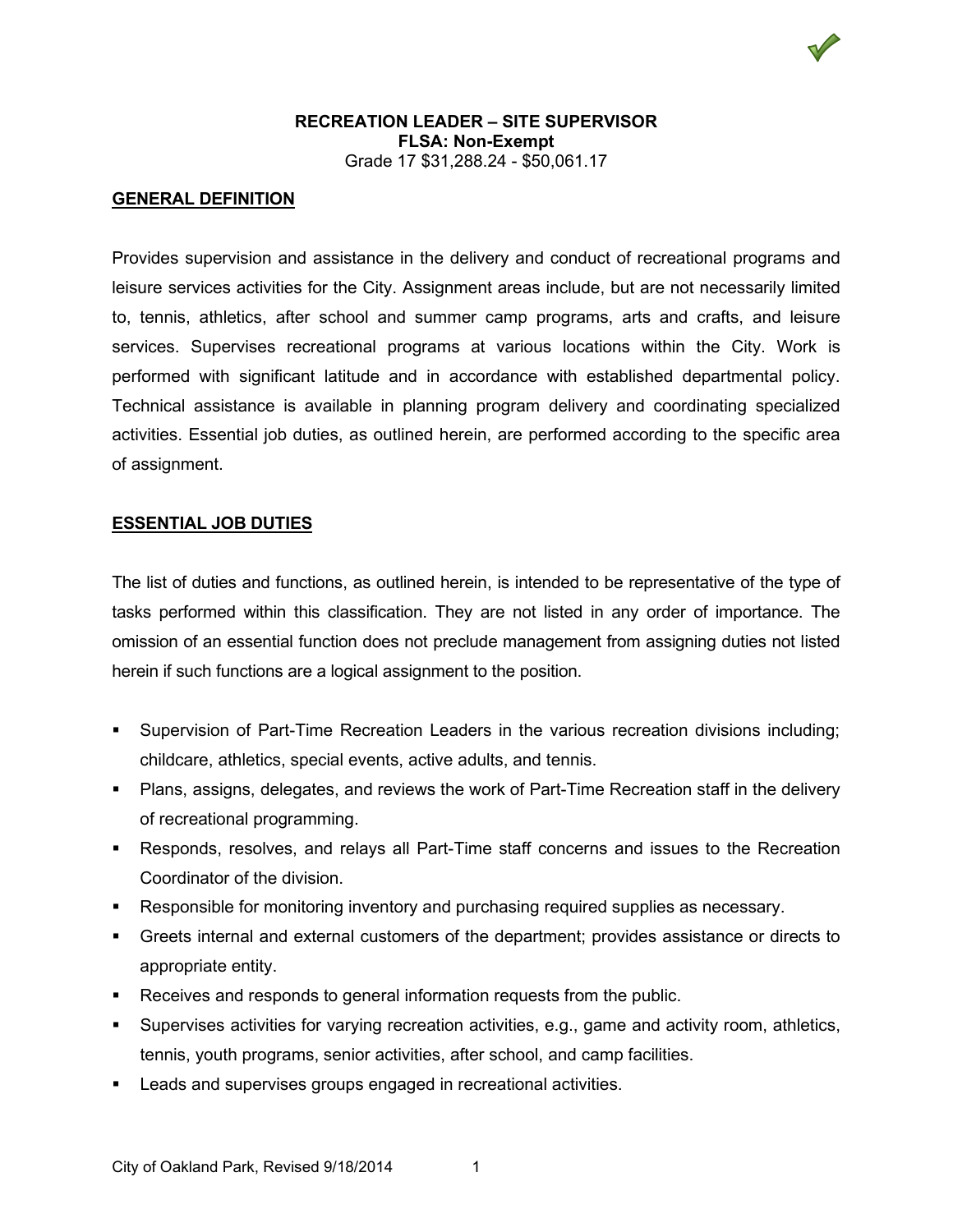- Maintains equipment on athletic fields and in recreation programs.
- Assists in the preparation of special events as directed.
- Collects, records, and accounts for fees paid for recreational, leisure services, and athletics programs.
- Checks facilities for safety factors and reports broken or damaged equipment/facilities to appropriate staff.
- **Occasional operation of City vehicle required.**
- Responsible for opening, closing, and securing of assigned facilities/locations.
- Establishes and maintains effective working relationships with internal customers, external entities, and the general public.
- Communicates with co-workers, management, citizens, and others in a courteous and professional manner.
- **Requires regular attendance to scheduled work shifts.**

## **KNOWLEDGE, SKILLS & ABILITIES**

- Considerable knowledge of the principles, rules, materials, and equipment used in most recreation activities.
- Considerable knowledge of the leisure service activity needs of the community.
- **Interpersonal skills for communicating and leading recreational activities for a** demographically and culturally diverse community.
- Ability to work independently under limited supervision in carrying out department recreational programming.

# **MINIMUM ACCEPTABLE EDUCATION, TRAINING & EXPERIENCE**

Bachelor's degree in Recreation or other related studies or High School graduate or GED equivalent with 6 months' previous recreational program experience. Requires CPR and First Aid certification. Requires Valid State of Florida Class "E" Driver's License.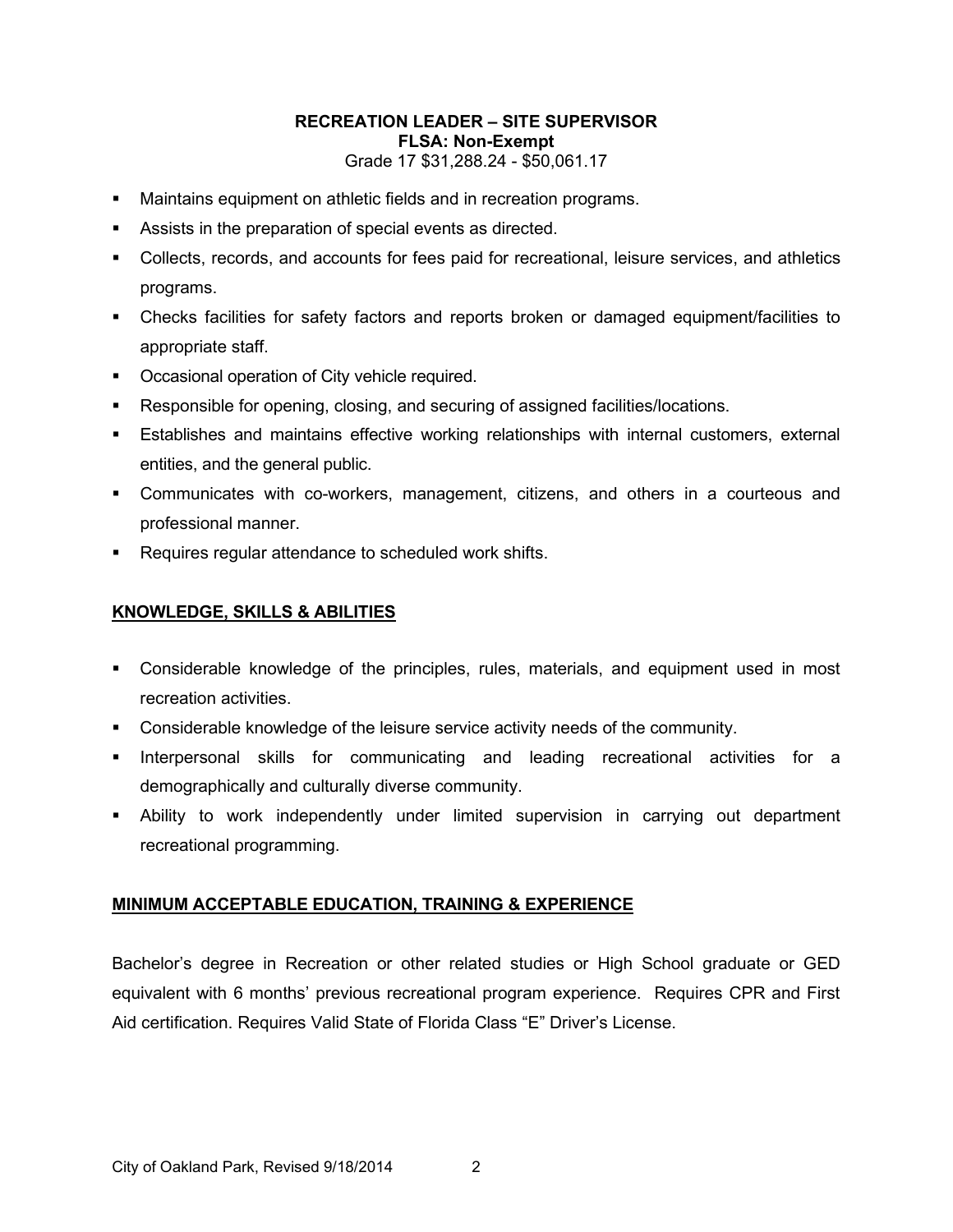### **PREFERRED**

Child care positions: 40-hour child care certification.

### **PHYSICAL REQUIREMENTS**

The City of Oakland Park is an Equal Opportunity Employer. In compliance with the Americans with Disabilities Act (42 U.S. C. 12101 et. seq.), the City of Oakland Park will provide reasonable accommodations to qualified individuals with disabilities and encourages both prospective and current employees to discuss potential accommodations with the employer. The physical demands described here are representative of those that must be met by an employee to successfully perform the essential functions of this job.

- **The ability to stand, sit, walk, talk, and hear.**
- Must be able to operate objects, tools or controls and reach with arms and hands.
- **The employee is occasionally required to climb, balance, stoop, kneel, crouch, or crawl.**
- **Traverse rough terrain, walk up or down stairwells, ladders, or steps.**
- **The employee must frequently lift and/or move up to 35 pounds.**
- Must be able to remain outdoors for extended periods of time in high heat and humidity conditions.
- Vision ability includes close and peripheral vision and depth perception.
- Oral communications ability.

A review of this position has excluded the marginal functions of the position that are incidental to the performance of fundamental job duties. All duties and responsibilities are essential job functions and requirements are subject to possible modifications to reasonably accommodate individuals with disabilities. To perform this job successfully, the incumbent(s) will possess the abilities and aptitudes to perform each duty proficiently. Some requirements may exclude individuals who pose a direct threat of significant risk to the health or safety of themselves or other employees. Requirements are representative of the minimum level of knowledge, skills, and ability.